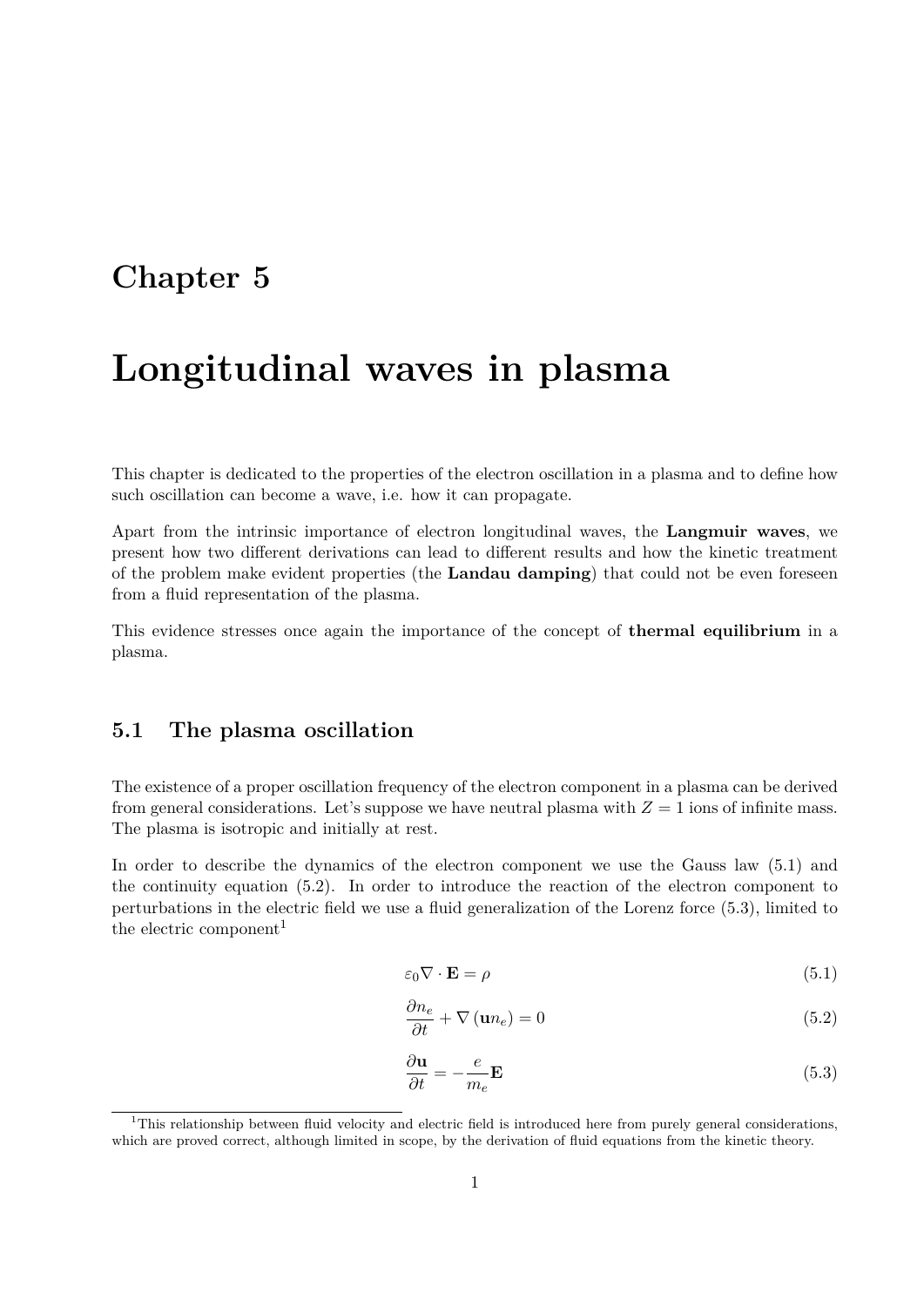The perturbative calculation is carried out at the first order, setting

$$
n_e = n_0 + n_1
$$
  
\n
$$
\mathbf{u} = \mathbf{u_0} + \mathbf{u_1}
$$
  
\n
$$
\mathbf{E} = \mathbf{E_0} + \mathbf{E_1}
$$
\n(5.4)

where

$$
\nabla n_0 = \mathbf{u_0} = \mathbf{E_0} = 0 \tag{5.5}
$$

From simple substitutions (left to the reader) one easily gets to

$$
\left(\frac{\partial^2}{\partial t^2} + \frac{n_0 e^2}{m_e \varepsilon_0}\right) n_1 = 0
$$
\n(5.6)

which is an harmonic oscillator in  $n_1 \equiv n_1 (\mathbf{x}, t)$ . Taking the solution  $n_1$  () in its most general form

$$
n_1(\mathbf{x},t) = e^{i(\mathbf{k}\cdot\mathbf{x}-\omega t)}
$$
\n(5.7)

we finally have

$$
\begin{cases}\n\omega = \left(\frac{n_0 e^2}{m_e \varepsilon_0}\right)^{1/2} \\
\frac{\partial \mathbf{k}}{\partial \omega} = 0\n\end{cases}
$$
\n(5.8)

The first equation of (5.8) represents the self-oscillating frequency of the electron component in the plasma. The second one shows that no group velocity exists for the oscillation we found. This indicates that even if an oscillating frequency can be defined, no wave is produced, and that the oscillation remains local.

## **5.2 The fluid treatment: Langmuir waves**

The result in (5.8) can be refined by a more careful fluid treatment. This is obtained by starting from the full equation of the **first order momentum**:

$$
mn\frac{\mathbf{D}\mathbf{u}}{\mathbf{D}t} = nq\left(\mathbf{E} + \mathbf{u} \times \mathbf{B}\right) - \nabla \cdot \underline{\mathbf{P}} \tag{5.9}
$$

instead of (5.3) in the previous calculation.

### **5.2.1 On the cold plasma approximation**

The **stress tensor**  $\underline{P}$  in (5.9) was defined as

$$
\underline{\underline{\mathbf{P}}} = mn \langle \mathbf{ww} \rangle \tag{5.10}
$$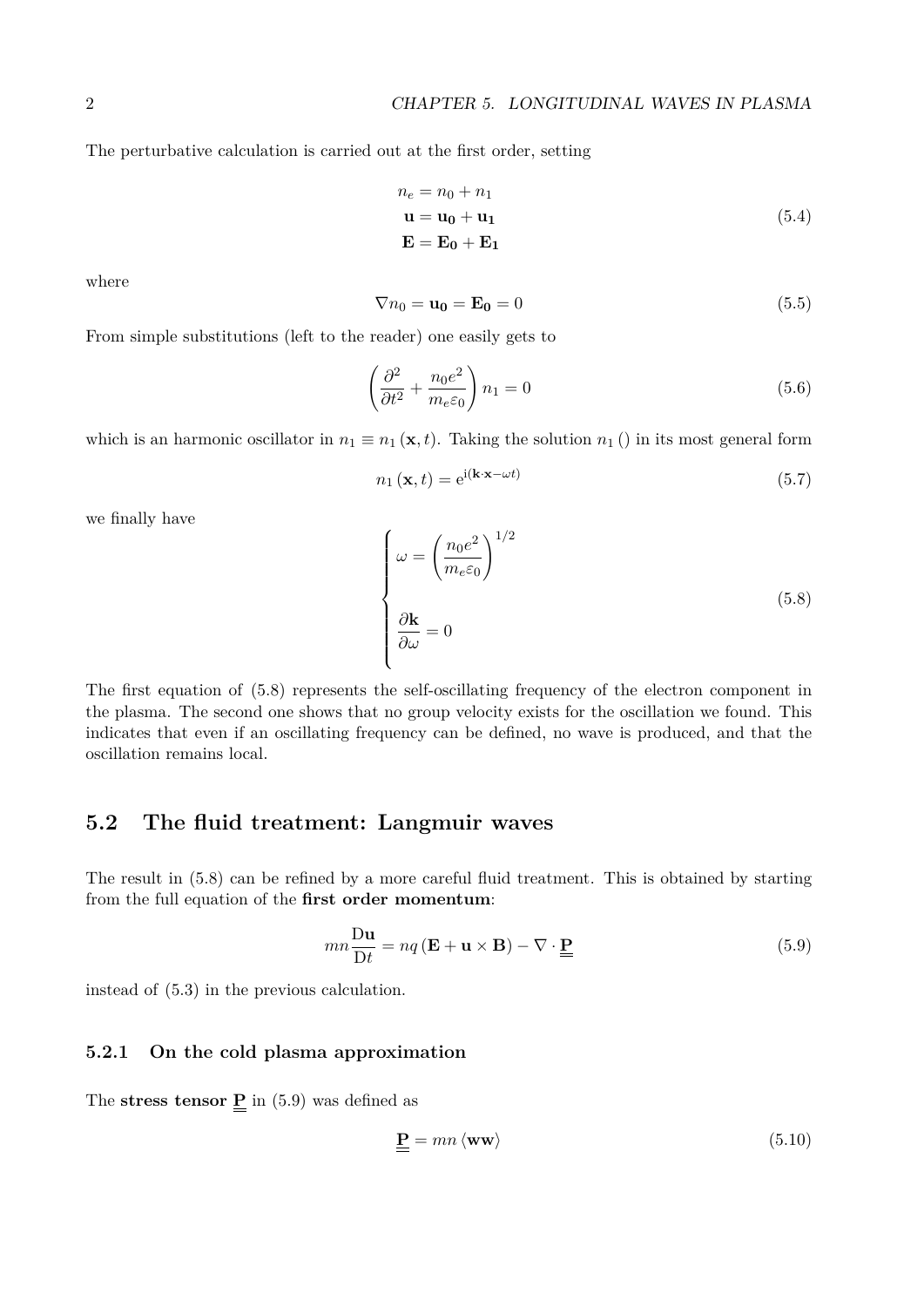where  $\mathbf{w} \equiv \mathbf{v} - \mathbf{u}$  is the thermal component of the velocity, **u** being the fluid one. Its tensorial nature expresses the existence of all the possible correlations between the different components of the thermal velocity. Diagonal terms,  $w_i^2$ , represent pressure, while off-diagonal ones,  $(w_i w_j)_{i \neq j}$ represent shear forces.

In the case of an isotropic plasma, thermal velocities don't have a preferential direction, hence  $\mathbf{w} = w\mathbf{1}$ ; moreover, supposing that the plasma is non-viscous, off-diagonal terms are void. Under these assumptions, the stress tensor become a scalar, and can be rewritten as

$$
\underline{\underline{\mathbf{P}}} = m n w^2 \underline{\underline{\mathbb{I}}} \equiv p \underline{\underline{\mathbb{I}}} \tag{5.11}
$$

where *p* is now the pressure in the usual meaning of the term.

In a plasma where a thermal equilibrium has been reached and where a temperature can be defined the term  $w^2$  can be expressed from the most probable velocity of particles in the plasma.

In the specific case of a plasma at Maxwellian equilibrium,  $\langle w^2 \rangle = 3k_B T/m$  which gives

$$
p = 3nk_BT \tag{5.12}
$$

the scalar pressure in a **isotropic**, **non-viscous plasma**.

Equation (5.3) then corresponds to the first order fluid equation (5.9)<sup>2</sup> in the limit  $T = 0$ , which is termed **cold plasma approximation**.

#### **5.2.2 Longitudinal waves in hot plasma**

Using first order momentum equation in a plasma at Maxwellian equilibrium with temperature *T* instead of  $(5.3)$  gives now<sup>3</sup>

$$
\varepsilon_0 \nabla \cdot \mathbf{E} = \rho \tag{5.13}
$$

$$
\frac{\partial n_e}{\partial t} + \nabla(\mathbf{u}n_e) = 0 \tag{5.14}
$$

$$
mn\frac{\mathbf{D}\mathbf{u}}{\mathbf{D}t} = -en\mathbf{E} - 3k_BT\nabla n\tag{5.15}
$$

The searched solution is in the form (5.7); if we limit the calculation to a longitudinal wave along  $\hat{x}$  operators get simplified as follows:

$$
\mathbf{k} \cdot \mathbf{x} = k_x x
$$

$$
\partial_t = -\mathrm{i} \omega
$$

$$
\nabla = \mathrm{i} k_x \hat{x}.
$$

<sup>&</sup>lt;sup>2</sup>This is true when solving the problem for a purely longitudinal wave,  $\mathbf{u} \times \mathbf{B} = 0$ ; otherwise the magnetic term would have been added to equation (5.3)

<sup>&</sup>lt;sup>3</sup>Notice that the  $\mathbf{u} \times \nabla$  term of the convective derivative is void in a first order linearization of the problem, being  $\mathbf{u}_0 = 0.$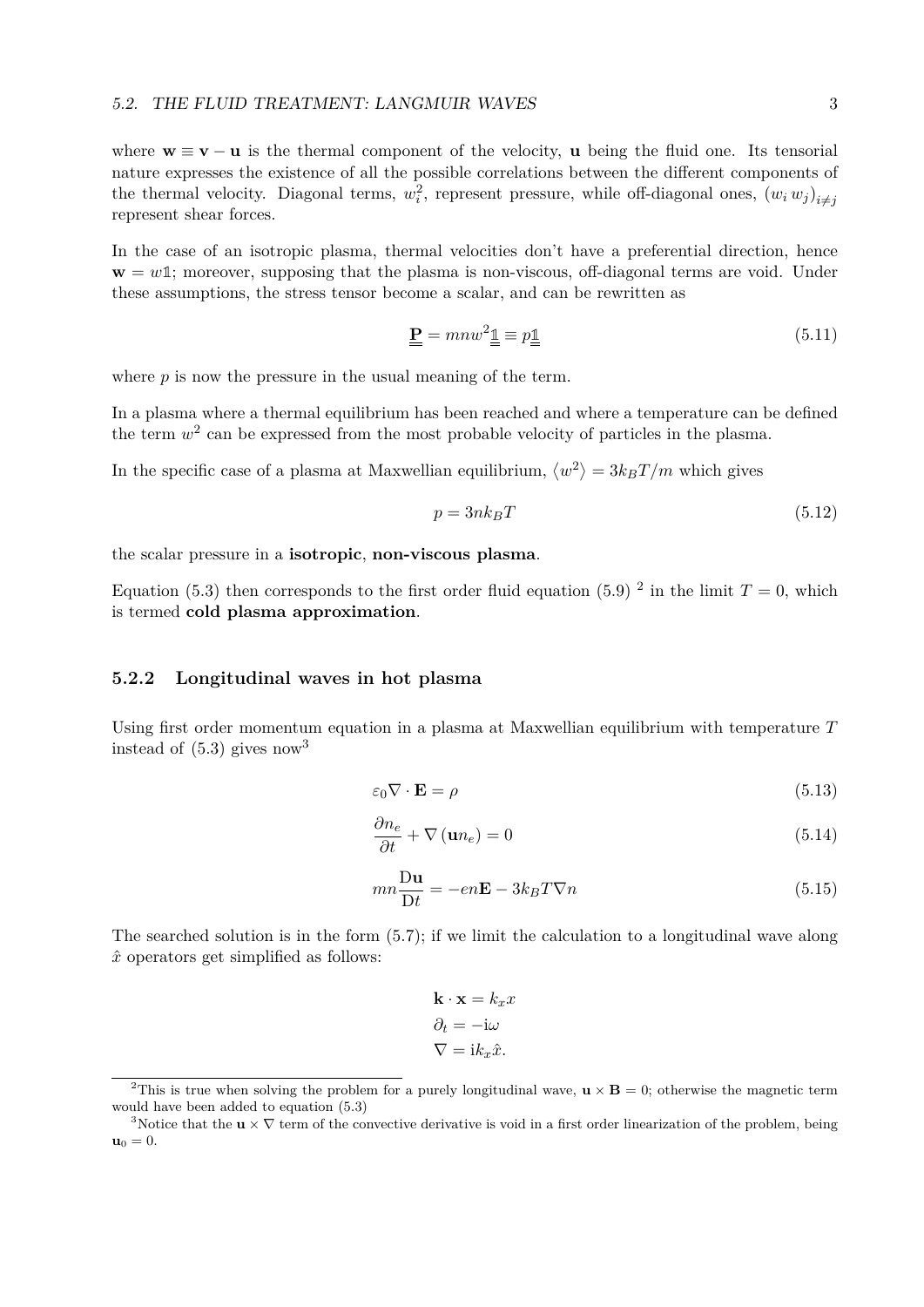By substitution, and remembering the plasma frequency definition, one finally gets:

$$
\omega^2 = \omega_{pe}^2 + \frac{3k_B T}{m} k_x^2
$$
  
=  $\omega_{pe}^2 + \frac{3}{2} k_x^2 v_{th}^2$  (5.16)

where  $v_{th}^2 = 2k_B T/m$  is the most probable velocity in a Maxwellian plasma at thermal equilibrium with temperature *T*.

*k*

The frequency in (5.16) now depends on *k* (via  $T \neq 0$ ), hence a finite group velocity exists:



Figure 5.1: Dispersion law for electron plasma waves

In conclusion we found that a longitudinal electron wave can propagate in a plasma, provided pressure contributions are taken in account. This is in principle no different from what is obtained for sound propagation in a gas.

In Fig.5.1, a graphical representation of the plasma dispersion relation (5.16) is provided. The plasma electron frequency act as a *cutoff* frequency: no wave at  $\omega < \omega_{pe}$  can propagate. This fact can also be seen as the electrons in the plasma being able to effectively replenish any electrostatic perturbation with a period that is *slower* than the plasma oscillation period.

For waves with  $\omega > \omega_{pe}$ ,  $k > 0$ , hence  $v_{\phi} \neq 0$  and  $v_q \neq 0$ . Given a point  $P(\omega, k)$  on the dispersion law, the group velocity  $v_q$  can be visualised via the tangent to the parabola in  $P$ .

## **5.3 The kinetic treatment: Landau damping**

As a further refinement to the theory of longitudinal waves in a plasma we want to get rid of the fluid representation and to observe what the effect could be of electron oscillations in a kinetic representation.

The question we want to answer is whether the electron velocity distribution has an impact to the dynamics of the longitudinal wave propagation. The interest in making this additional step can be guessed from equation (5.16), which depends on the electron thermal velocity (which we averaged under the hypothesis of thermal equilibrium. . . ).

Let's write the distribution function as

$$
f(\mathbf{x}, \mathbf{v}, t) = f_0(\mathbf{v}) + f_1(\mathbf{x}, \mathbf{v}, t)
$$
\n(5.18)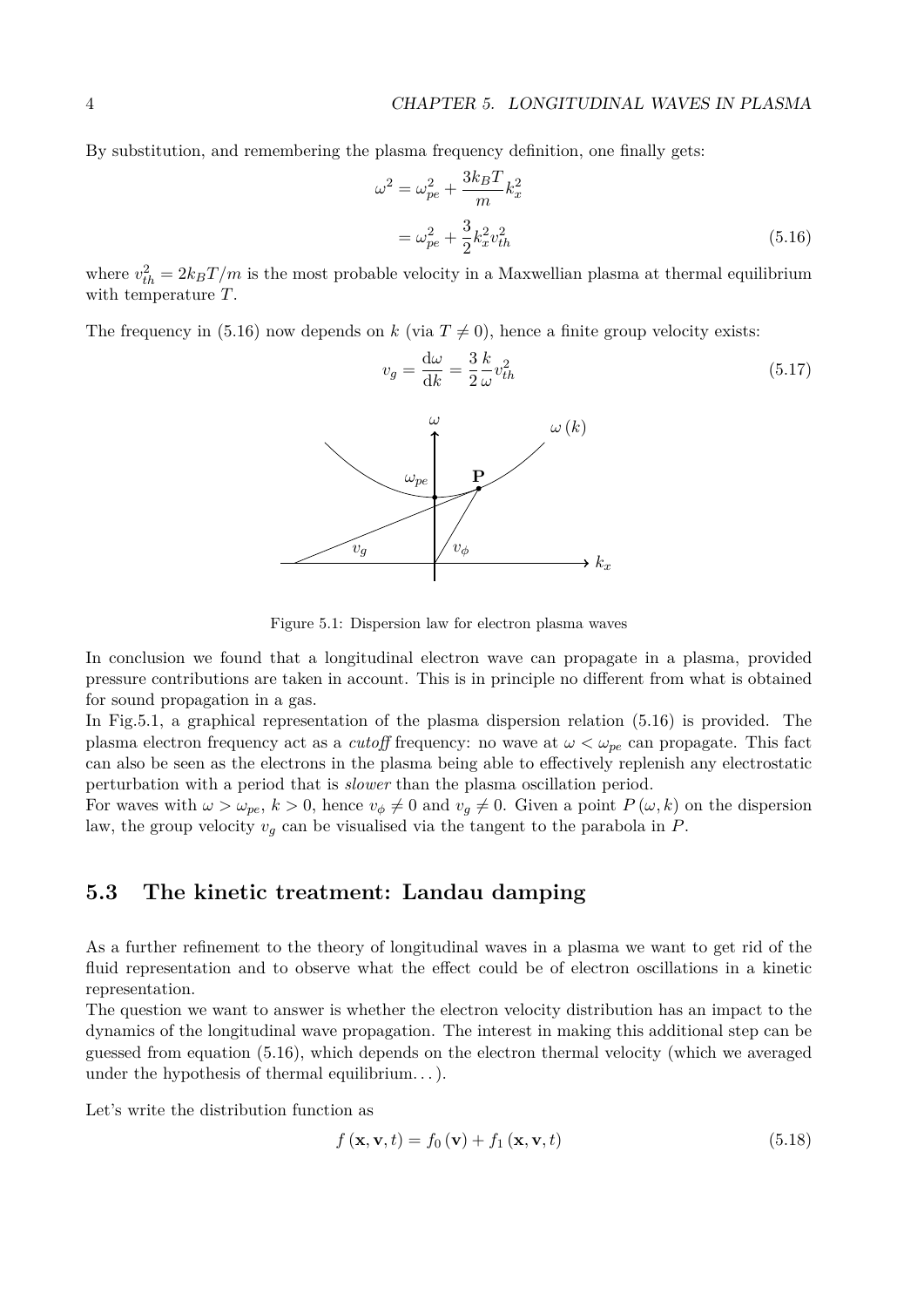where  $f_0$  () is the initial unperturbed, isotropic, homogeneous function. From Vlasov equation on *f* () (modifying (5.4) accordingly and noticing that now **v** is independent, hence not linearized) we get

$$
\frac{\partial f_1}{\partial t} + \mathbf{v} \cdot \frac{\partial f_1}{\partial \mathbf{x}} + \frac{q}{m} \mathbf{E}_1 \cdot \frac{\partial f_0}{\partial \mathbf{v}} = 0.
$$
 (5.19)

We follow the same procedure as in section 5.2.2 for solutions of the kind

$$
f_1\left(\right) \propto e^{i(\mathbf{k} \cdot \mathbf{x} - \omega t)}.\tag{5.20}
$$

If we limit the solutions to waves along  $\hat{x}$ , and remembering that  $\int f_1 d^3 v = n_1$  the solution is simplified to the form

$$
1 = \frac{\omega_{pe}}{k_x^2} \int \frac{\partial \hat{f}_0 / \partial v_x}{v_x - \omega / k_x} \, \mathrm{d}v_x. \tag{5.21}
$$

The integral equation (5.21) is called **Landau integral** and represents a result of fundamental importance in plasma physics. A complete treatment of this problem and of its consequences goes well beyond the scope of this course. In the following sections a simplified solution will be presented and discussed.

#### **5.3.1 Simplified solution of the Landau problem**

The integral in (5.21) has a singularity for  $v_x = \omega/k_x$ . This falls exactly when the particle velocity equals the wave phase velocity, which indicates that problems might arise for particles that propagate **with** the wave.

In the most general cases the imaginary part of the phase velocity Im  $(\omega/k) \neq 0$ , meaning that some processes do usually amplify the wave  $(\text{Im } (\omega/\text{k}) > 0)$  or damp it  $(\text{Im } (\omega/\text{k}) < 0)$ .

From the mathematical point of view, Im  $(\omega/k) \neq 0$  implies that the denominator of the integrand never voids, so the integration on the real axis would always give a finite result. It has however been proved that the residue due to the singularity in the complex plane is not negligible and that it must be taken in account for a correct solution of the problem.

The usual way to treat such a case would have been via the *residue theorem* (Fig. 5.2):

$$
\int_{C_1} G \mathrm{d}v + \int_{C_2} G \mathrm{d}v = 2\pi \mathrm{i} R\left(\omega/k\right) \tag{5.22}
$$

If one can prove that the path integral along *C*<sup>2</sup> voids at infinity, the result is obtained from the real axis integration plus the residue  $R(\omega/k)$ .

This approach cannot work, though, for in the case of a Maxwellian distribution

$$
e^{-v^2/v_{th}^2} \xrightarrow[v \to \pm i\infty]{} \infty
$$

The integration path prescribed by Landau works in the approximation of small Im  $(\omega/k)$ ; in this case, Fig.5.3, the integration can be carried out on Re (v) plus 2*π*i times half of the residue around *ω/k*.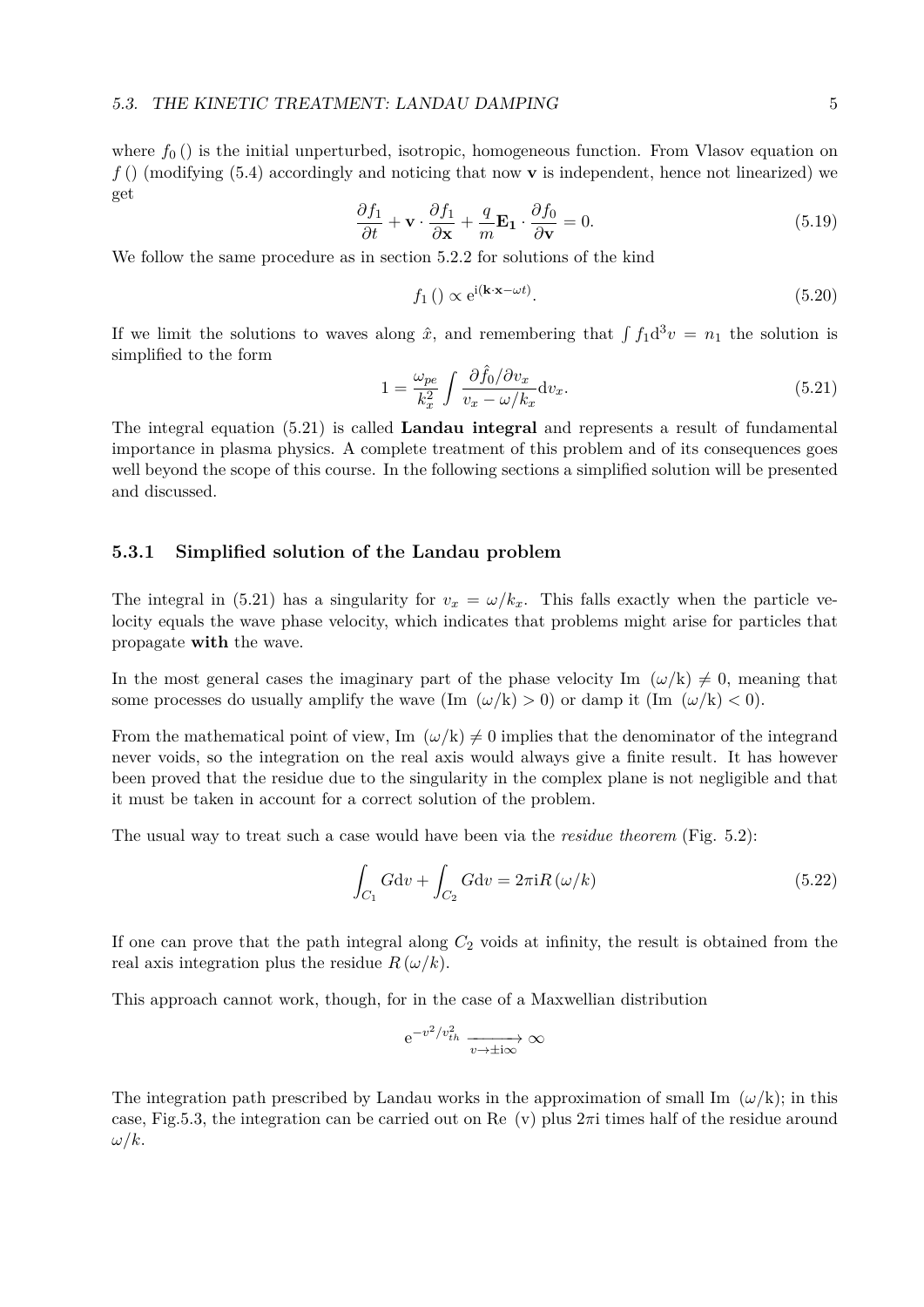

Figure 5.2: Integration contours for the Landau problem for Im  $\omega > 0$  and for Im  $\omega < 0$ 



Figure 5.3: Integration contour for small values of Im *ω*

Under this assumption, integral (5.21) becomes:

$$
1 = \frac{\omega_{pe}^2}{k^2} \left[ P \int_{-\infty}^{\infty} \frac{\partial \hat{f}_0 / \partial v_x}{v_x - \omega / k_x} \, \mathrm{d}v_x + \mathrm{i} \pi \frac{\partial \hat{f}_0}{\partial v_x} \bigg|_{v_x = \omega / k} \right],\tag{5.23}
$$

where  $P()$  is the Cauchy principal value of the function.

## **5.3.2 Real part of the Landau integral: electron waves dispersion law**

The real component of  $(5.23)$  is limited to the principal value term  $P$  (); integrating by parts it gives

$$
\int_{-\infty}^{\infty} \frac{\partial \hat{f}_0}{\partial v_x} \frac{dv_x}{v_x - v_\phi} = \left[ \frac{\hat{f}_0}{v_x - v_\phi} \right]_{-\infty}^{\infty} - \int_{-\infty}^{\infty} \frac{-\hat{f}_0 dv_x}{(v_x - v_\phi)^2}
$$
(5.24)

$$
=\int_{-\infty}^{\infty} \frac{\hat{f}_0 \mathrm{d}v_x}{(v_x - v_\phi)^2} \tag{5.25}
$$

which is nothing more than an average of  $(v_x - v_\phi)^{-2}$  over the initial distribution, hence

$$
1 = \frac{\omega_{pe}^2}{k^2} \left\langle (v_x - v_\phi)^{-2} \right\rangle.
$$
\n(5.26)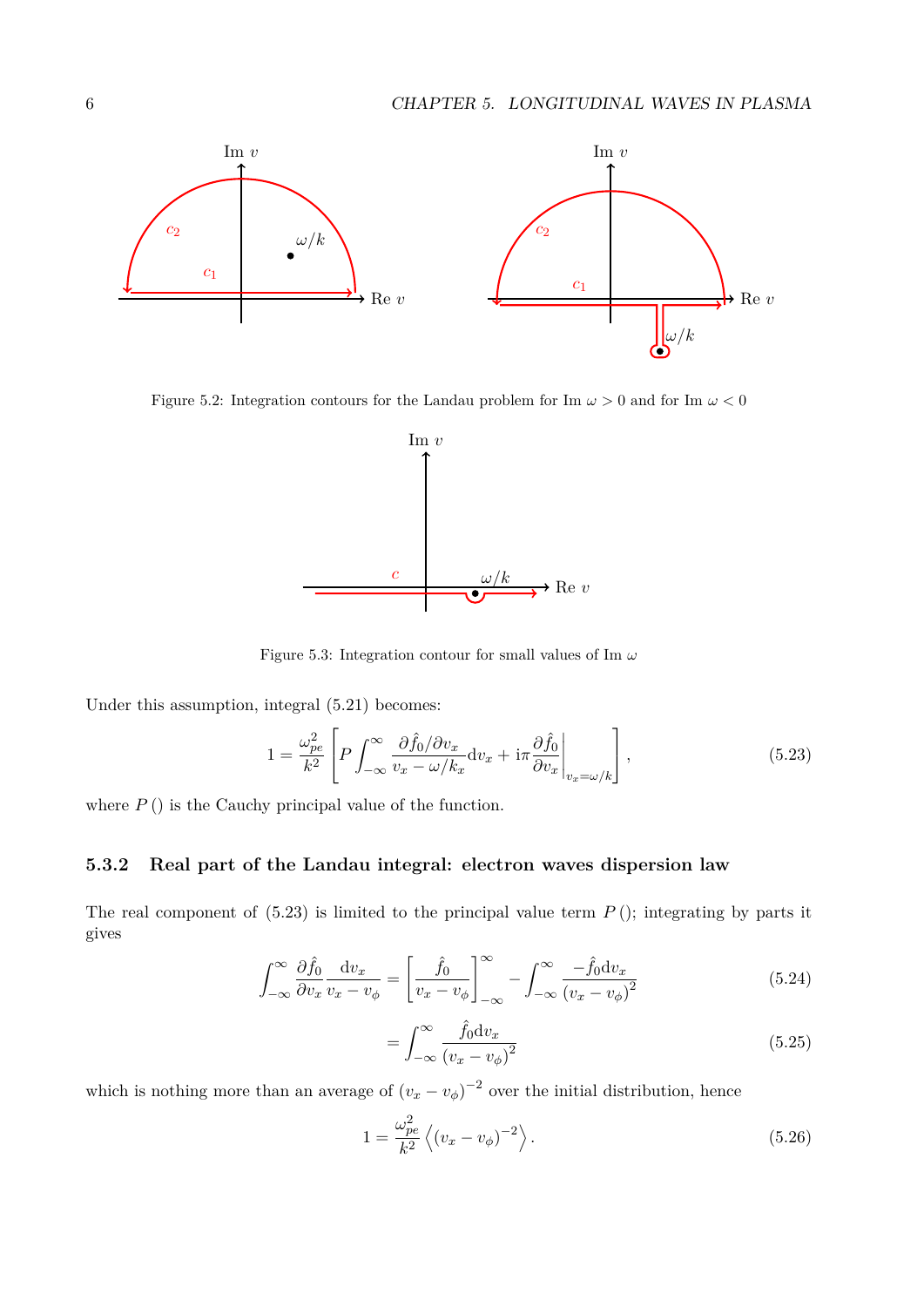Under the assumption  $v_{\phi} \gg v_{th}$  the averaged quantity in (5.26) can be developed by Taylor expansion before averaging, which leads to

$$
\left\langle \left(v_x - v_\phi\right)^{-2} \right\rangle \approx v_\phi^{-2} \left(1 + \frac{3\left\langle v^2 \right\rangle}{v_\phi^2}\right) \tag{5.27}
$$

It is left to the reader to verify that if  $f_0$  is Maxwellian,  $(5.26)$  equals  $(5.16)$ , provided  $(5.27)$ .

#### **5.3.3 Consequences of the singularity: the Landau damping**

The imaginary part of  $(5.23)$  is originated in the residue. In order to keep the  $\omega$  dependence, the same calculation as in section 5.3.2 is followed. Additional simplification is added by neglecting the thermal correction (the  $v_{th}$  terms) to the real part of the dispersion law. Equation (5.23) simplifies to

$$
1 = \frac{\omega_{pe}^2}{\omega^2} + i\pi \frac{\omega_{pe}^2}{k^2} \left. \frac{\partial \hat{f}_0}{\partial v_x} \right|_{v_x = v_\phi}
$$
 (5.28)

and then to

$$
\omega \left( 1 - i\pi \frac{\omega_{pe}^2}{k^2} \left[ \frac{\partial \hat{f}_0}{\partial v_x} \right]_{v_x = v_\phi} \right)^{1/2} = \omega_{pe} \tag{5.29}
$$

From the Taylor expansion of the square root, one finally gets

$$
\omega = \omega_{pe} \left( 1 + i \frac{\pi}{2} \frac{\omega_{pe}^2}{k^2} \left[ \frac{\partial \hat{f}_0}{\partial v_x} \right]_{v = v_\phi} \right) \tag{5.30}
$$

which is the imaginary part of the dispersion law from the kinetic representation of the electron plasma waves.

The importance of (5.30) lies is the fact that this modification to the plasma wave dispersion relation **could not be predicted from fluid representation**.

The sign of the term  $\left[\partial f_0 / \partial v_x\right]$  $v_x = v_\phi$  depends on the slope of the distribution function *f* () at  $v_x = v_\phi$ . Being  $v_{phi} > v_{th}$ , in the Maxwellian case the imaginary term is **negative**, hence resulting in a **collisionless damping of the wave**.

The mechanism can be qualitatively described as follows. Electrons that propagate with a velocity comparable (*resonant*) to the wave phase velocity  $v_{\phi}$  will see the wave as a constant or a slowly varying electrostatic potential. In particular electrons slightly slower than the wave are expected to gain energy from it, while electrons that are slightly faster than the wave are expected to deliver energy to it. However, in a Maxwellian distributions, there are more electrons with  $v_x < v_\phi$  than electrons with  $v_x > v_\phi$ . This unbalance has the net effect of flattening the distribution slope draining energy from the wave, hence damping it (Fig. 5.4).